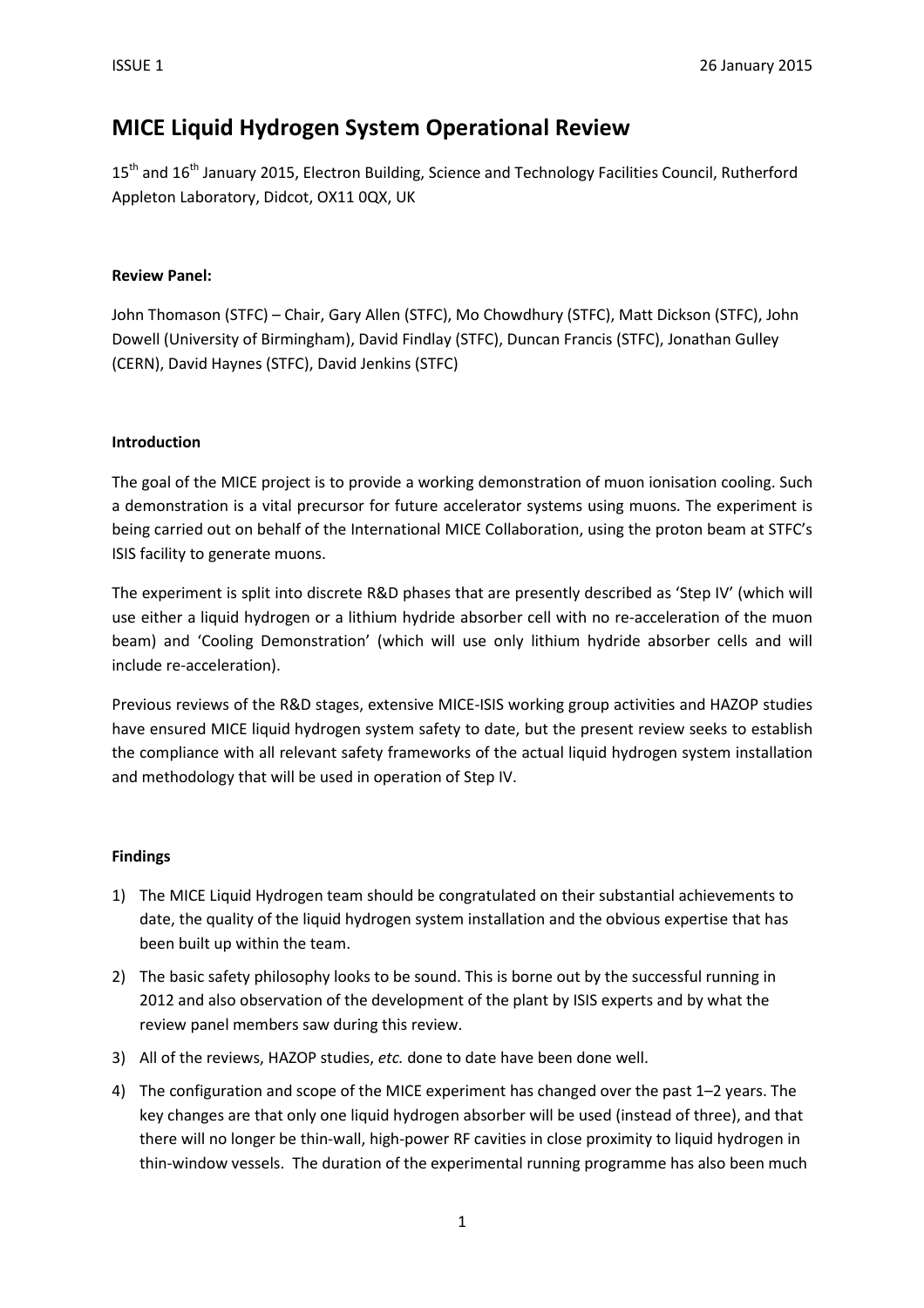shortened. Overall, therefore, all other things being equal, any operational risks should be reduced.

5) The control system and software are largely unchanged from the R&D system.

#### **Comments**

- 1) Most of the liquid hydrogen hardware to be used in the forthcoming MICE experimental programme is the same as was used in the July–August 2012 operational "R&D" programme, and so much of the hardware has already been run and proved itself suitable for purpose (although in a review, held in early 2013, of the 2012 operational programme a number of improvements were identified). In the future the hydride bed will no longer be used as a hydrogen store; instead the absorber will always be filled with hydrogen directly from a hydrogen cylinder pack and so any risks directly associated with the hydride bed will be removed. However the key change for the future is that liquid hydrogen will now be contained in a vessel with thin aluminium windows (180  $\mu$ m (absorber window) and 210  $\mu$ m (safety window) on axis) instead of in a thick-walled cryostat.
- 2) The hydride bed seems to be something of an unknown quantity, its capacity has been degrading, and the reabsorption rate noted in 2012 was very slow. Also, depending upon the getter material in the bed, it could overheat, or burn, if inadvertently exposed to air.
- 3) The MICE recommendation for removal of the hydride bed from the system is welcomed. For MICE operations as now foreseen, the bed is an unnecessary complication, and filling the system from a cylinder pack outside R5.2 is a better solution.
- 4) Operating from a cylinder pack will increase the need to vent hydrogen to atmosphere but as the residual gas from the buffer had to be vented even when operating with the hydride bed, this is not seen as a big change or a problem.
- 5) Very few code changes will be required in the control system and software to accommodate the proposed system changes.
- 6) Given that the hardware it will be used with was effectively proved to be satisfactory in 2012, the thin-wall absorber vessel presents the MICE team with an opportunity to re-confirm the calculated results of window failure, especially leakage of hydrogen into the neighbouring interspace.
- 7) The panel expressed a preference for removal of the relief valve from the absorber insulation vacuum system, as the bursting disc should be adequate protection on this system (making the relief valve an unnecessary complication and source of possible leaks). However, as MICE staff preference is to keep the valve, and the installation of a check valve downstream will prevent any possibility of air back-streaming into the cold system, there is no objection to them operating in this way.
- 8) Of the actions generated during the reviews, HAZOP studies, etc. to date it was not clear which had been completed or were still relevant.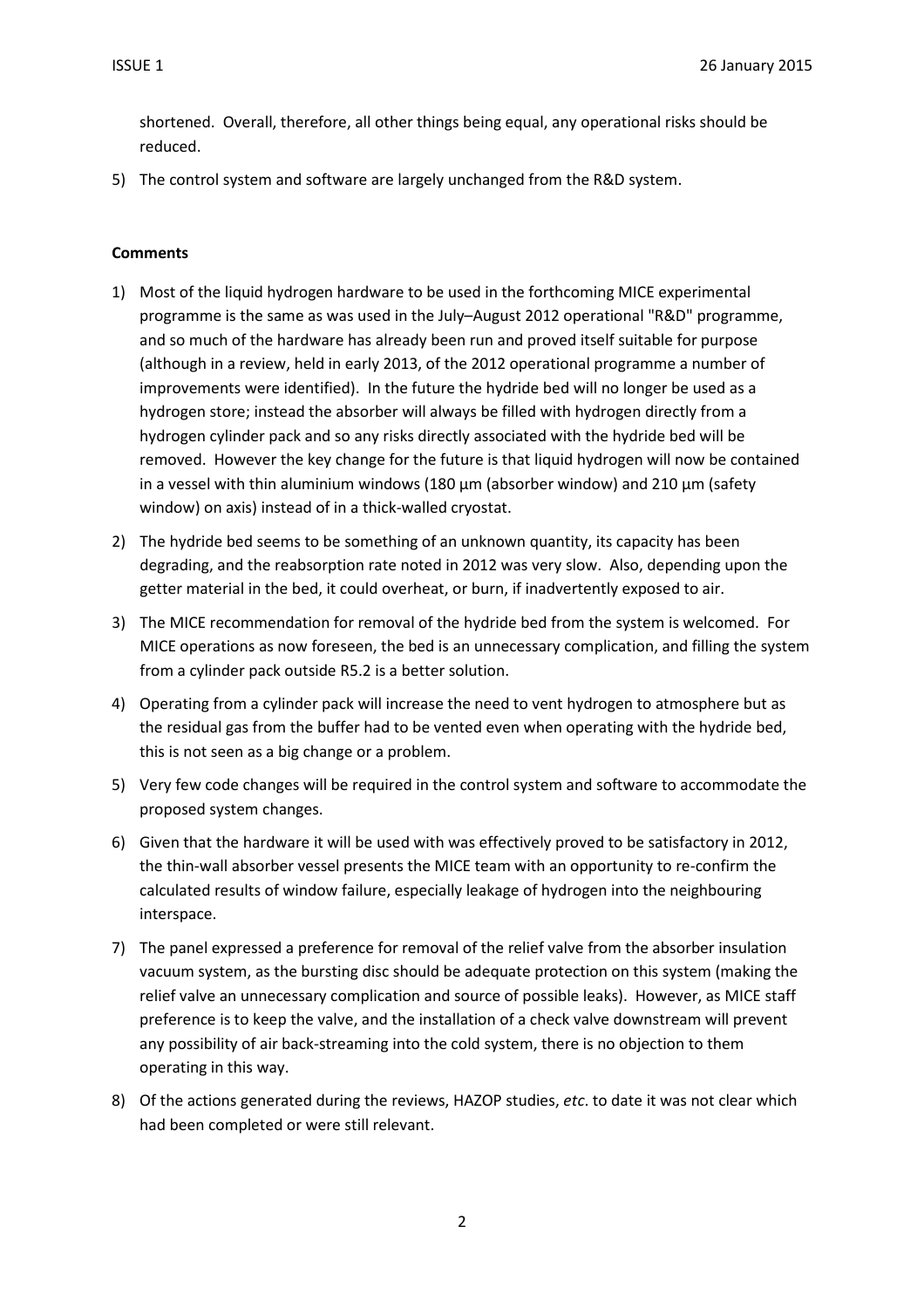- 9) Responsibilities for safety have been established (run coordinator, shift leader, GLIMOS, etc.), but should perhaps be presented in a diagram. However, it is less clear that responsibilities and procedures for emergency drills, building evacuation and housekeeping have been fully defined.
- 10) MICE liquid hydrogen operations are overseen by 'expert' personnel, but it is not clear how this expert status is attained.
- 11) The panel accepts that, during operation of the MICE experiment for physics, expert attention to the hydrogen system outside normal working hours will be on an 'on call' basis. The 'shift leader in matters of safety' will be responsible for calling an expert. Appropriate training in recognising a problem will be needed.
- 12) The sign-off system to allow liquid hydrogen R&D operations in 2012 worked well and should be maintained for first introduction of liquid hydrogen into the Step IV system, i.e. signatures required from:

ISIS Accelerator Division Head MICE Project Manager PPD Director ISIS Director

13) While the liquid hydrogen team are happy that they can make the progress necessary to meet the MICE timescales satisfactorily, success does depend on the willingness of Technology Department to continue to maintain and support the team.

### Recommendations

- 1) Now that the future MICE experimental configuration and operational programme seem clear, it would probably make sense to re-confirm that the consequences of interactions between the totality of the liquid hydrogen system and the totality of the environment in and around R5.2 raise no worries (it is not clear that all of this was covered in previous reviews). Risk assessments for other systems or co-activities should take into consideration the presence of the hydrogen system. For example, what happens if hydrogen bursts into the neighbouring muon trackers? Is the present R5.2 building fire risk assessment fully compatible with the new MICE configuration? Is crane operation adequately integrated with the liquid hydrogen system? Are there circumstances in which the ISIS Crew could be asked to provide help to MICE?
- 2) A manifolded cylinder pack of hydrogen should be easily sufficient to cover all of the MICE hydrogen requirements for Step IV (∼3 absorber fills plus test runs); the only recommendations are that hydrogen supply lines in the MICE Hall must be double contained with nitrogen purge over the primary containment, that only enough cylinders from the pack should be on line at any one time to achieve a complete fill (one fill takes ∼1.5 cylinders) and that the system should be fitted with purge gas flowmeters and cylinder pack pressure and post regulator flow gauges (although these may not be needed for the relatively short proposed run with liquid hydrogen).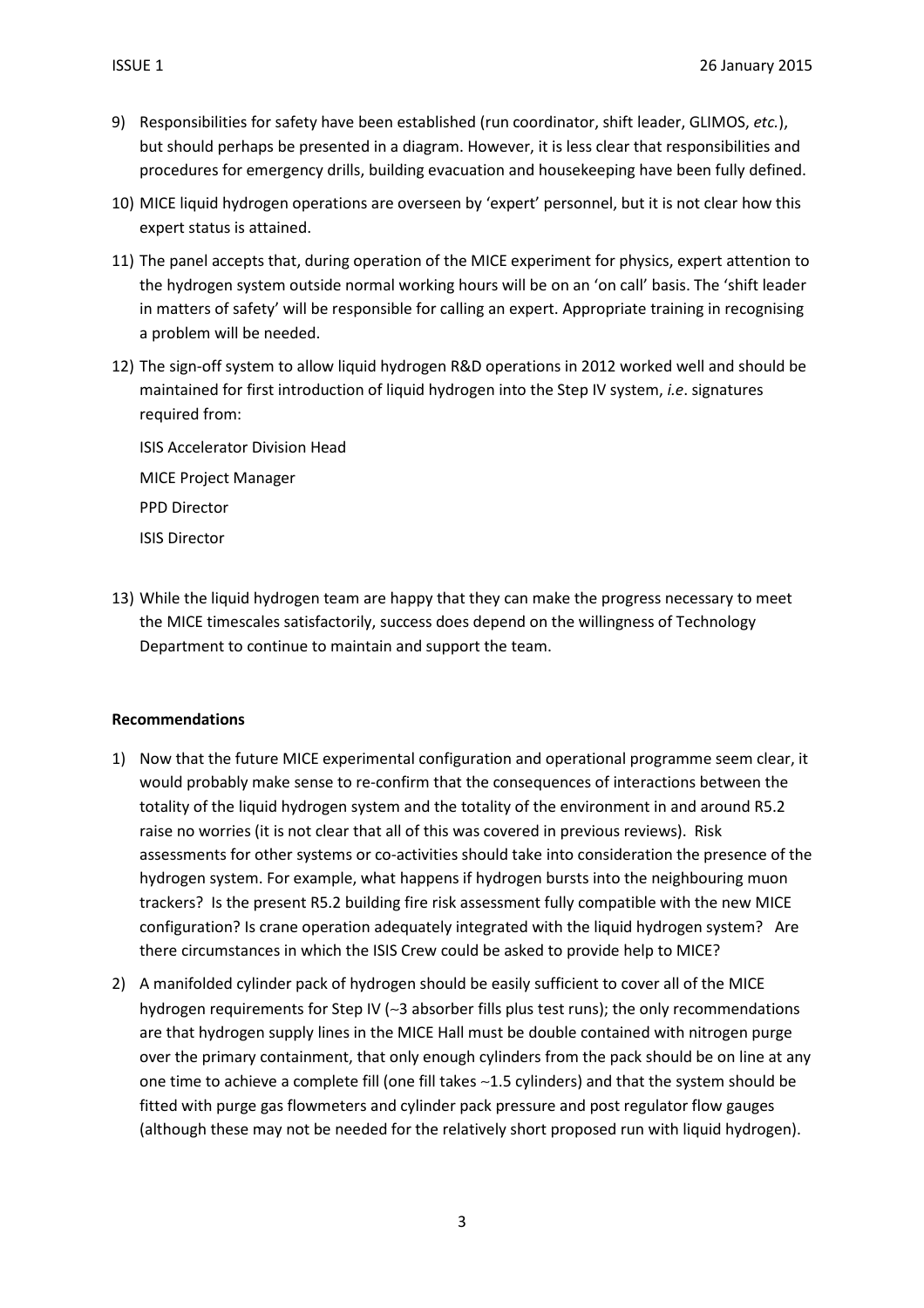- 3) Failure of a 180 µm aluminium absorber window will result in the release of liquid hydrogen into the interspace behind the 210 µm safety window. Is the safety window and relief system on the interspace capable of coping with the large pressure rise that will be generated by the rapid boiloff of liquid hydrogen to gas (∼ 1:845)? The original (Mike Green et al.) calculations on this should be revisited by ISIS pressure systems engineers. In particular the design philosophy calculations for the hydrogen vent scenarios should be reviewed by Stephen Harrison (ISIS Instrument Design Group Leader), who has current knowledge and experience of this type of analysis from his work designing cryogenic systems for superconducting magnets.
- 4) Although the additional burst testing of the windows is not seen as an absolute requirement it would certainly be useful for gaining further knowledge and confidence in their design and manufacture. Equally, the reverse pressure test on the window suggested by Wing Lau has similar value and the panel endorses the MICE proposal to carry it out.
- 5) MICE are sure that pressure relief systems are adequate and this has been verified by several rechecks of the calculations. However, all relief devices should be test lifted and all bursting discs should be replaced before operations are restarted. This work should be documented.
- 6) Written Schemes of Examination (WSEs) will be required for the pressure systems that MICE are operating: the RAL competent person is currently Lloyds British Ltd. ISIS experience with Lloyds is that they will probably want to carry out internal inspections of equipment (buffer vessels, etc.) and this could be very disruptive to the commissioning schedule. To avoid the possibility of wasting time during commissioning, testing or running, MICE should open discussions now with RAL SHE Group and Lloyds engineers, and carefully consider and collate all the relevant design information that might be required for the WSE.
- 7) Findings from previous HAZOPs should be examined for consistency with the new MICE configuration and programme. The MICE team are encouraged to hold a "mini-HAZOP" exercise covering changes to the system (such as the introduction of a thin-window liquid hydrogen vessel). In principle such a mini-HAZOP could usefully be chaired by the chairman of the previous HAZOP exercise (October 2012).
- 8) The MICE Liquid Hydrogen Working Group should establish a plan to deal with actions still outstanding from previous reviews, HAZOP studies, etc. Work carried out under the plan should be documented. Completed HAZOP and DSEAR studies should be reviewed in light of 'significant changes' to a part of the design.
- 9) Ensure risks from maintenance/servicing are addressed and evaluated (apparently these were not addressed in the HAZOPs).
- 10) Establish a documented maintenance schedule for all items, equipment, etc. requiring maintenance/inspection/testing (e.g. relief valves), although it is recognised that maintenance need not be scheduled beyond the end of MICE operations.
- 11) Define operating procedures for specific operations including; purging and means of establishing that pipe work and vessels are adequately purged; interventions on the system requiring use of PPE; work/intervention in a declared ATEX zone (e.g. use of anti-static clothing/footwear).
- 12) Produce documentary evidence defining responsibilities and procedures for emergency drills, building evacuation and housekeeping.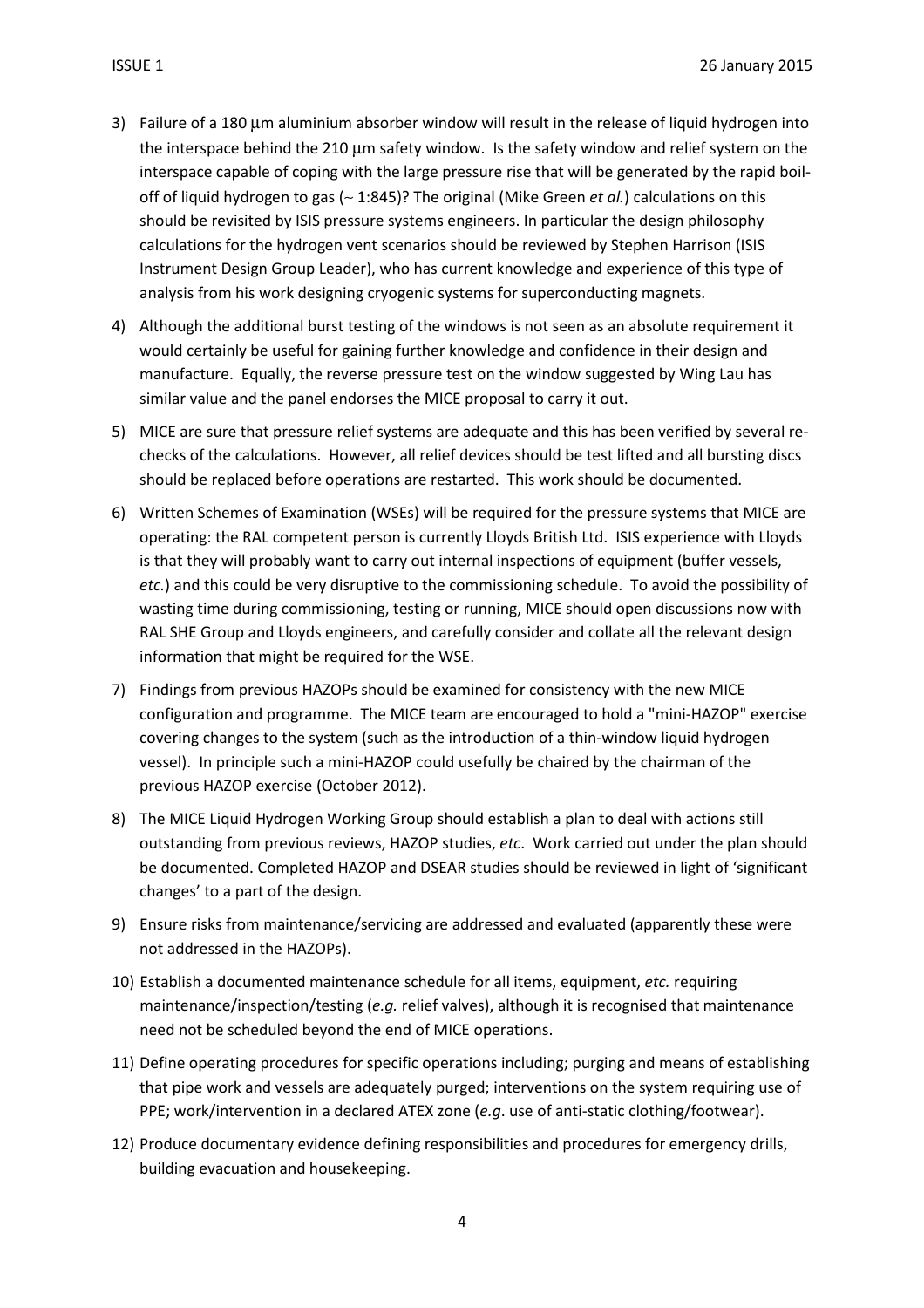- 13) Liaise with on-site and off-site emergency intervention personnel to agree on and define intervention procedures for certain key foreseeable accident scenarios (e.g. a small or large fire inside R5.2).
- 14) Define prerequisites for competency of 'expert' staff (e.g. specific DSEAR course, experience/on the job training and safety awareness training, use of fire extinguishers, etc.) and formally sign off competency.
- 15) Establish a formal "Change Request Notice" system where proposed operational changes are agreed and signed off by the GLIMOS.
- 16) The panel would like to see the MICE liquid hydrogen team set a consistent pressure unit convention throughout their documentation (e.g. bara, bar absolute).
- 17) Steve Watson should provide a regular update on commissioning to the MICE Liquid Hydrogen Working Group.
- 18) Director approval should be obtained (as before in 2012) before any hydrogen is introduced into the system.
- 19) Before sign off for Step IV operations to begin there must be a pre-operations review to ensure that the entirety of the integrated MICE system (including liquid hydrogen) is safe and fit for purpose. MICE should consider some kind of procedure similar to ISIS OPI 207 "Procedure for a New Beamline to take Neutrons or Muons" that arrives at the final sign off document.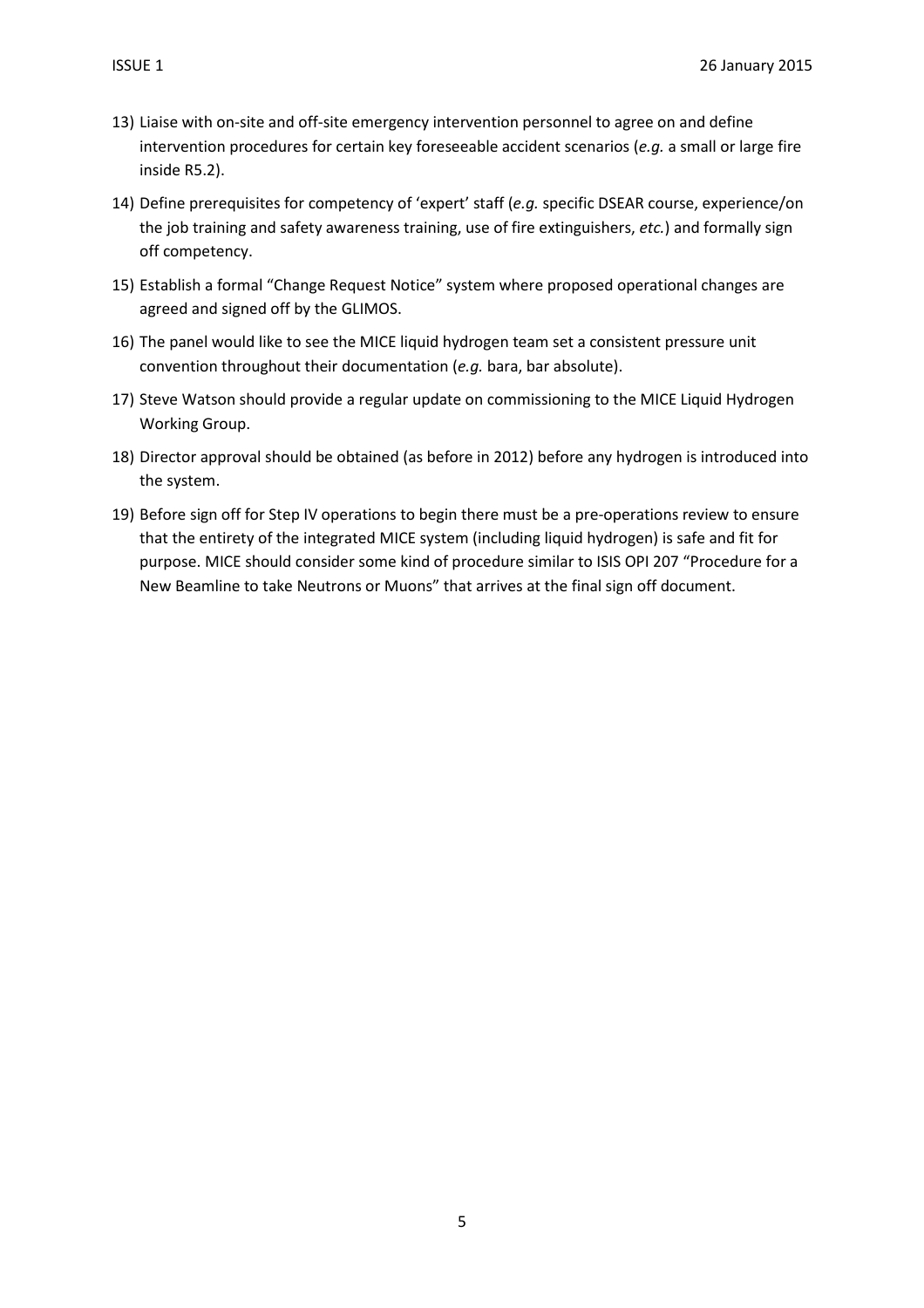## Appendix

## Review Charge:

"To review the installation and operational methodology of the MICE liquid hydrogen system for its compliance with all relevant safety frameworks."

#### Agenda:

| Thursday 15 <sup>th</sup> January 2015 |                          |                                                             |
|----------------------------------------|--------------------------|-------------------------------------------------------------|
| $0900 - 0915$                          | $\overline{\phantom{a}}$ | Chairman's briefing, closed session                         |
| $0915 - 0930$                          | $\overline{\phantom{a}}$ | Introduction (Steve Watson)                                 |
| $0930 - 1000$                          |                          | Summary of hardware details (Steve Watson)                  |
| $1000 - 1015$                          |                          | Coffee                                                      |
| $1015 - 1045$                          |                          | Summary of control and software (Phil Warburton)            |
| $1045 - 1100$                          |                          | Review history (David Findlay)                              |
| $1100 - 1145$                          | $\overline{\phantom{a}}$ | Risk management policy (Andy Nichols)                       |
| $1145 - 1230$                          |                          | Tour of MICE facilities                                     |
| $1230 - 1330$                          |                          | Lunch                                                       |
| $1330 - 1415$                          |                          | Absorber/window design (Wing Lau)                           |
| $1415 - 1445$                          |                          | System modifications (Steve Watson)                         |
| $1445 - 1600$                          | $\overline{\phantom{a}}$ | Coffee and general discussion/questions                     |
| Friday 16 <sup>th</sup> January 2015   |                          |                                                             |
| $0900 - 0915$                          |                          | Chairman's briefing, closed session                         |
| $0915 - 1000$                          | $\overline{\phantom{a}}$ | Commissioning and testing plan (Steve Watson)               |
| $1000 - 1015$                          |                          | Coffee                                                      |
| $1015 - 1045$                          |                          | Approval mechanism proposal (Steve Watson)                  |
| $1045 - 1115$                          | $\overline{\phantom{a}}$ | Open discussion / questions                                 |
| $1115 - 1200$                          |                          | Panel closed session                                        |
| $1200 - 1300$                          |                          | Conclusions and preliminary recommendations (John Thomason) |